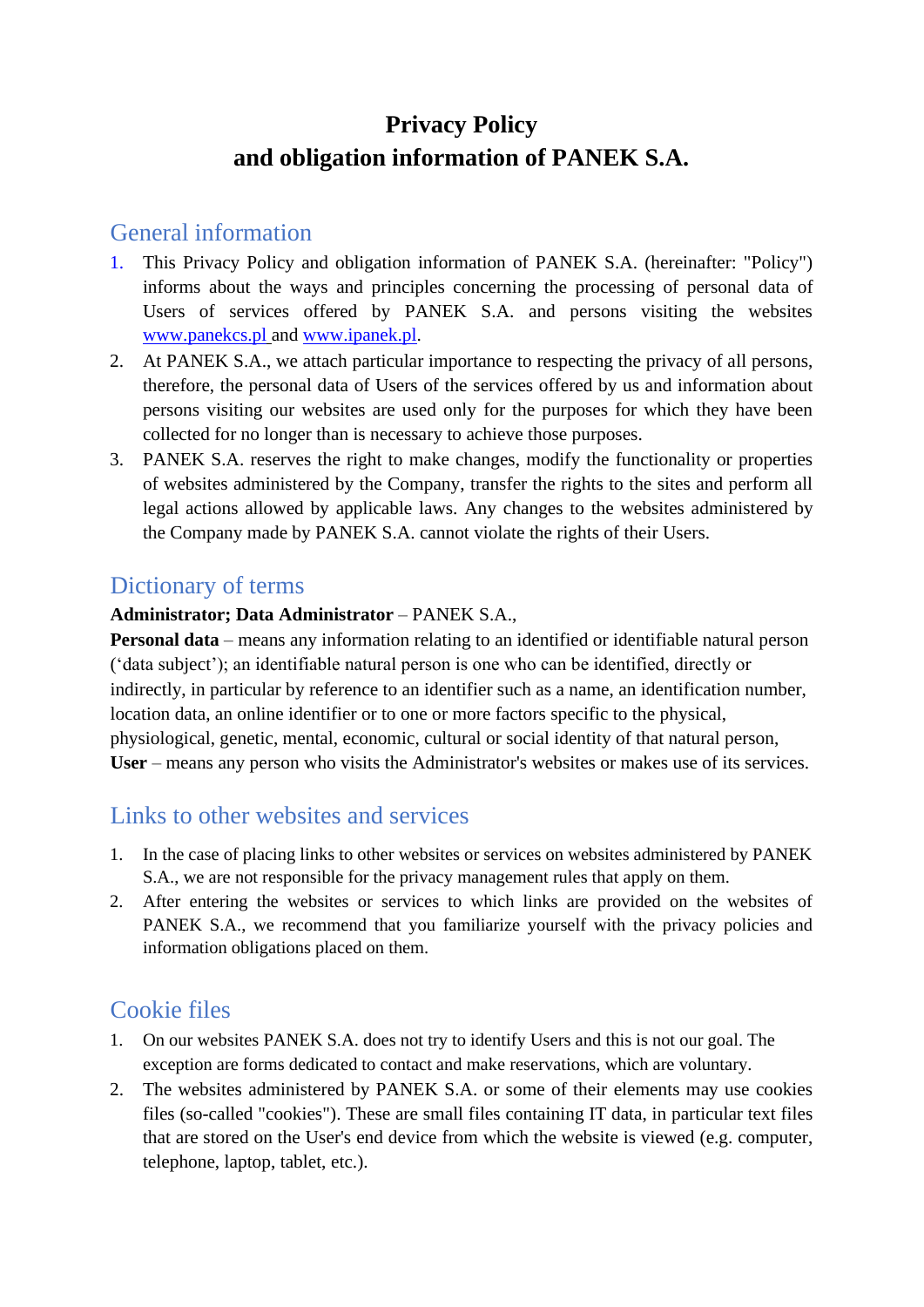- 3. Cookies allow, among other things, to adjust the browsed website to the needs and preferences of the User and are also used by PANEK S.A. for statistical purposes. Cookies are not used to identify Users and on their basis the identity of the person browsing the website is not established.
- 4. Cookies used on www.panekcs.pl and www.ipanek.pl are not harmful to the User's end device. Most web browsers accept the saving of cookies by default.
- 5. In order to make a change in the use of cookies it is necessary to change the settings of the browser used by the User. The way of changing the use of cookies varies depending on the type of browser. Detailed information on how to delete cookies should be found in the tab of the Internet browser used by the User.
- 6. The websites managed by PANEK S.A. use two types of cookies:
	- "session" temporary files, which are stored in the User's terminal device until the User logs out or leaves the website,
	- "permanent" files stored in the User's end device for the time specified in the parameters of the User's browser or until their physical deletion by the User.
- 7. PANEK S.A. analyses activity on its websites in the form of profiling with the use of cookies in order to create and present you with dedicated offers tailored to your preferences as much as possible. Their result may be a favorable, temporary offer addressed to you on the basis of the history of use of our services and behavior on websites administered by PANEK S.A.
- 8. With the use of cookie technology used on our websites it is possible to get acquainted with Users' preferences (e.g. by analyzing how often they visit our website or what products they see most often), thanks to which PANEK S.A. can present a customized advertisement to a User and create and present offers designed for him.
- 9. The settings of the browser used by the User allowing the storage of cookies means that the User agrees that these files are stored on his terminal device.
- 10. The User has the possibility at any time to determine the conditions for the use of cookies and to limit the access of PANEK S.A. to them using the settings of his Internet browser.
- 11. In the event of disagreement with the collection of data through cookies, the User may at any time block the placement of these files using the options available in his Internet browser or delete them.
- 12. Blocking or deleting cookies can make it difficult to use www.panekcs.pl and www.ipanek.pl or even impossible to use some of their options.
- 13. PANEK S.A. does not collect cookies from Users of the websites it administers in order to identify them, but monitors information about them using the Google Analytics tool, which helps to analyze Users' behavior. Google Analytics collects information anonymously, which does not allow the identification of the data subjects.
- 14. Every User who does not agree to the use of cookies is obliged to modify the settings of his browser. Configuration of the system enabling the use of cookies means consent for the Service Provider to store the information referred to in paragraph 2, in accordance with Article 173 paragraph 2 of the Act of 16 July 2004, Telecommunication law.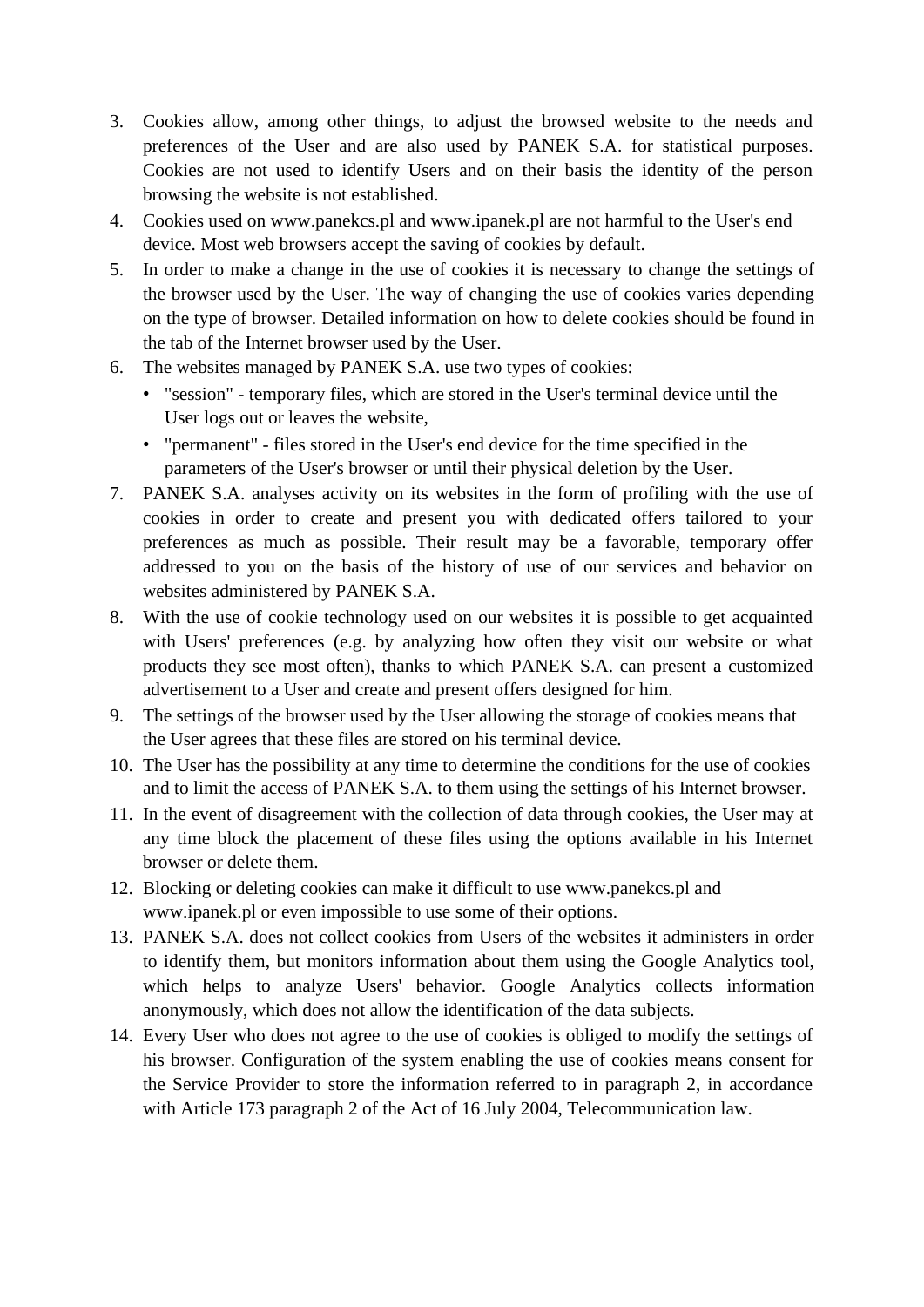## Data protection and obligation information

- 1. In order to ensure the integrity, availability and confidentiality of personal data, the Administrator has implemented procedures that allow access to personal data only to authorized persons and only to the extent necessary to perform their official activities. The Administrator applies organizational and technical solutions in order to ensure safe and lawful processing of personal data.
- 2. Data Administrator:
	- In accordance with Article 13(1) and (2) of Regulation 2016/679 of the Parliament and of the Council (EU) of 27 April 2016 on the protection of individuals with regard to the processing of personal data and on the free movement of such data and repealing Directive 95/46/EC (hereinafter: "Regulation"), we inform that the Administrator of your personal data is PANEK S.A. with its registered office in Warsaw, 208 Grójecka Street, 02-390 Warsaw.
- 3. Contact to the Data Administrator:

| <b>Communication</b><br>channel | <b>Rent a Car</b><br>(www.ipanek.pl)            | <b>Car Sharing</b><br>(www.panekcs.pl)          |
|---------------------------------|-------------------------------------------------|-------------------------------------------------|
| e-mail                          | bok@panek.eu                                    | bok@panekcs.pl                                  |
| telephone                       | $(+48)$ 665 800 000                             | $(+48)$ 690 20 20 20                            |
| address                         | PANEK S.A.<br>Grójecka 208 st.<br>02-390 Warsaw | PANEK S.A.<br>Grójecka 208 st.<br>02-390 Warsaw |

4. Contact to the Data Protection Officer of PANEK S.A.:

| <b>Name</b> | Mateusz Brocki           |  |
|-------------|--------------------------|--|
| address     | PANEK S.A.               |  |
|             | Grójecka 208 st.         |  |
|             | 02-390 Warsaw            |  |
|             | with an annotation "IOD" |  |
| e-mail      | iodo@panek.eu            |  |

5. In providing our services we collect the following personal data:

| ັບ 1                                 |                                        |  |
|--------------------------------------|----------------------------------------|--|
| <b>Rent a Car</b><br>(www.ipanek.pl) | <b>Car Sharing</b><br>(www.panekcs.pl) |  |
| name and surname                     | name and surname                       |  |
| social security number (PESEL)       | social security number (PESEL)         |  |
| telephone number                     | telephone number                       |  |
| e-mail address                       | e-mail address                         |  |
| residence                            | residence                              |  |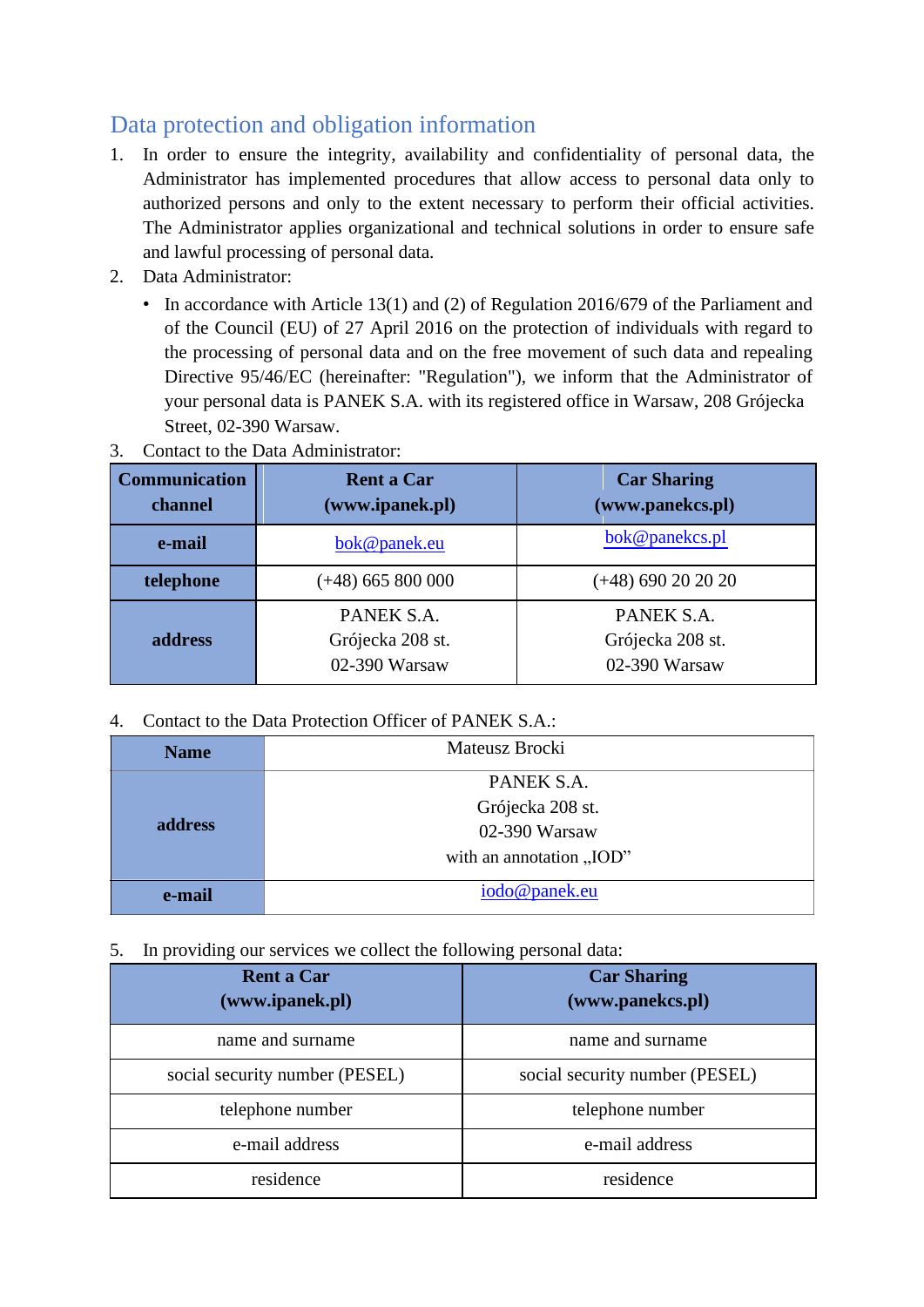| place and date of birth                                                                          | place and date of birth                                                                                                  |
|--------------------------------------------------------------------------------------------------|--------------------------------------------------------------------------------------------------------------------------|
| number and expiration date of driving<br>license                                                 | number and expiration date of driving<br>license                                                                         |
| ID number                                                                                        | <b>ID</b> number                                                                                                         |
| geolocation data                                                                                 | geolocation data                                                                                                         |
| company name and address                                                                         | company name and address                                                                                                 |
| NIP number                                                                                       | NIP number                                                                                                               |
| credit/payment card number and expiration<br>date                                                | credit/payment card number and expiration<br>date                                                                        |
| the image of person<br>(in case of rental at a Customer Service)<br>Point; removed after 7 days) | image and obverse of the driving license<br>(selfie with a document removed up to 48)<br>hours after account activation) |

- 6. PANEK S.A. processes your personal data for purposes:
	- concluding and implementing the Agreement(s) connecting you with PANEK S.A. in accordance with Article  $6(1)(b)$  of the Regulation,
	- send answers to your applications and notifications, information about promotions and competitions via e-mail, SMS, MMS or in a mobile application in accordance with Article 6(1)(a) of the Regulation,
	- marketing of goods and services of PANEK S.A. and satisfaction surveys of services provided in accordance with Article 6(1)(f) of the Regulation,
	- conducting operating activity of PANEK S.A. (e.g. analyses, reports, statistics, verification of payment reliability, etc.) in accordance with Article 6(1)(f) of the Regulation,
	- securing the property owned by PANEK S.A., in particular to locate the car in case of its loss, misappropriation or theft and to verify the proper implementation of the Agreement by the Client in accordance with Article 6(1)(f) of the Regulation,
	- determine, defend and pursue claims in accordance with Article 6(1)(f) of the Regulation,
	- fulfilling the legal obligations incumbent on PANEK S.A. resulting from other legal regulations (e.g. providing information to the authorities entitled to request it, fulfilling court decisions, cooperation with insurers, etc.) in accordance with Article 6 section 1 point c) of the Regulation,
	- the implementation of the recruitment process and the performance of the related obligations arising from the provisions of law related to the recruitment process, in particular from the Act of 26 June 1974 Labour Code (Article 6.1.c RODO),
	- archives in accordance with Article  $6(1)(c)$  of the Regulation.
- 7. PANEK S.A. entrusts the processing of personal data to the following processing entities::
	- Softra Systemy Informatyczne Św. Michała 43 st.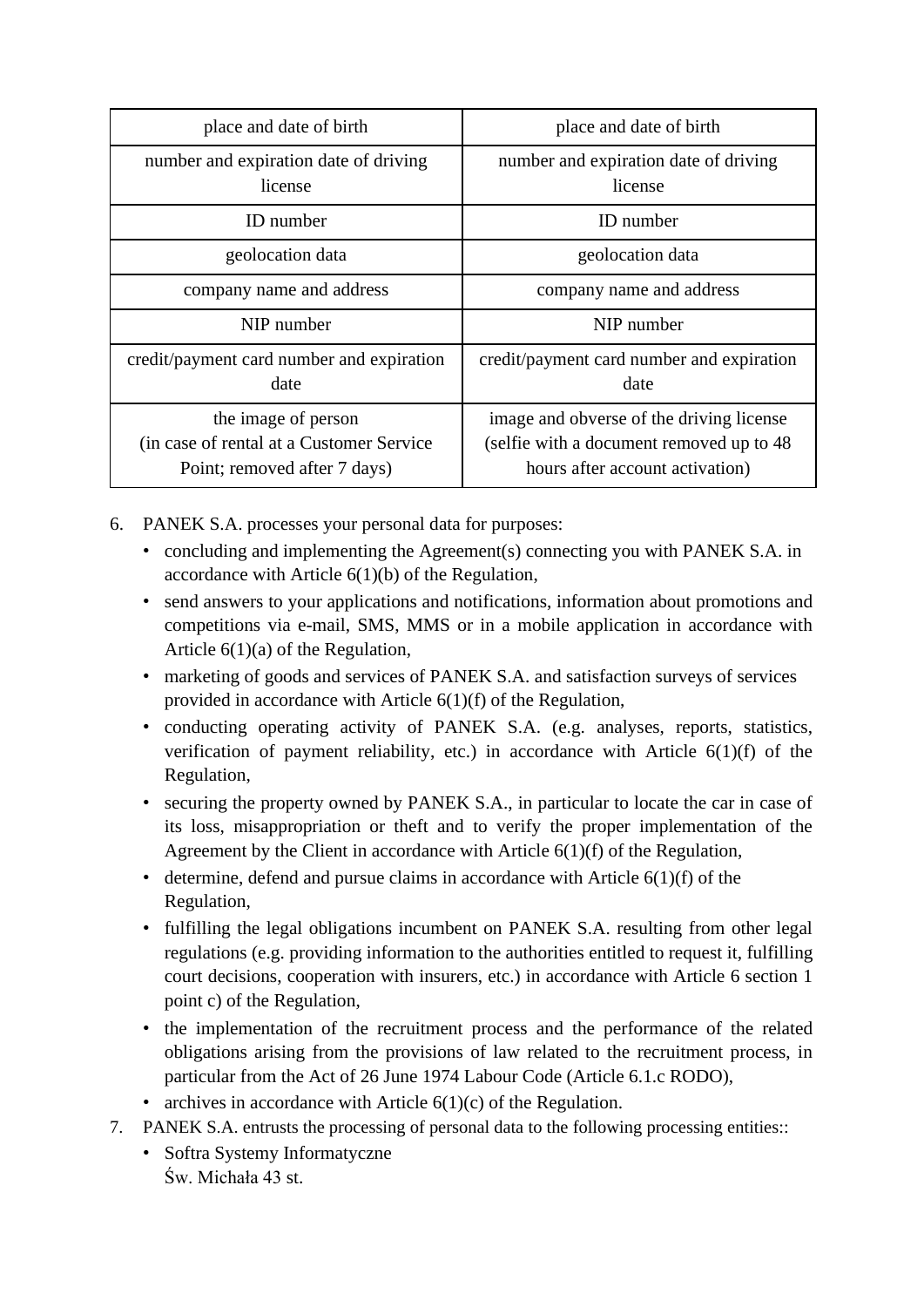61-119 Poznań,

- Systell Systemy Contact Center Pułtuska 10 st. 61-052 Poznań,
- Beyond.pl Sp. z o.o. A. Kręglewskiego 11 st.
- 8. The recipients of your personal data may be:
	- persons and entities authorized by PANEK S.A. providing services for the Administrator's business activity (our employees, associates, business partners, service providers, especially in the field of IT etc.),
	- authorized state authorities, insurers and other institutions on the basis of applicable laws,
	- business information companies,
	- the buyer of receivables,
	- business partners, in case of consent.
- 9. If PANEK S.A. processes personal data on the basis of a legitimate interest of PANEK S.A., personal data will be processed until there is a legitimate interest in processing personal data for a specific purpose, however, the data will not be processed if the Client raises a legitimate objection to such processing, and PANEK S.A. does not demonstrate the existence of valid legal grounds for processing or grounds for establishing, pursuing or defending claims.
- 10. PANEK S.A. processes personal data:
	- until the withdrawal of consent, when the basis for processing is consent,
	- until the statute of limitations for claims under the contract, where the processing is based on the contract,
	- until the moment required by law, when the processing is carried out on the basis of the legal obligation imposed on the administrator,
	- in connection with cookie technology personal data will be processed until these files are deleted by means of the settings of your browser or other device.
- 11. In the case of the User's consent to make his personal data available to PANEK S.A. business partners, the scope of the data provided will include (depending on the car used): driving data (engine temperature, speed and over speed, speed limits, handbrake use, car charge level, battery voltage, open doors, fuel level, overloads, stops, etc.), date of use, driving time, distance, GPS/CAN location, user's driving route, account registration date, date of birth, e-mail, first and last name, driving license category, address of residence / registration, country, account turnover, activity in using the service, PESEL number, gender, e-mail address, number and expiration date of driving license, telephone, arrears, software type (iOS/Android).
- 12. PANEK S.A. will store your data only for the time necessary to fulfill the purposes specified in point 6 above and will store them for the time necessary to fulfill the Agreements and obligations between the Parties, the period of limitation of claims under the law and the period of storage of documents for tax, accounting and archival purposes.